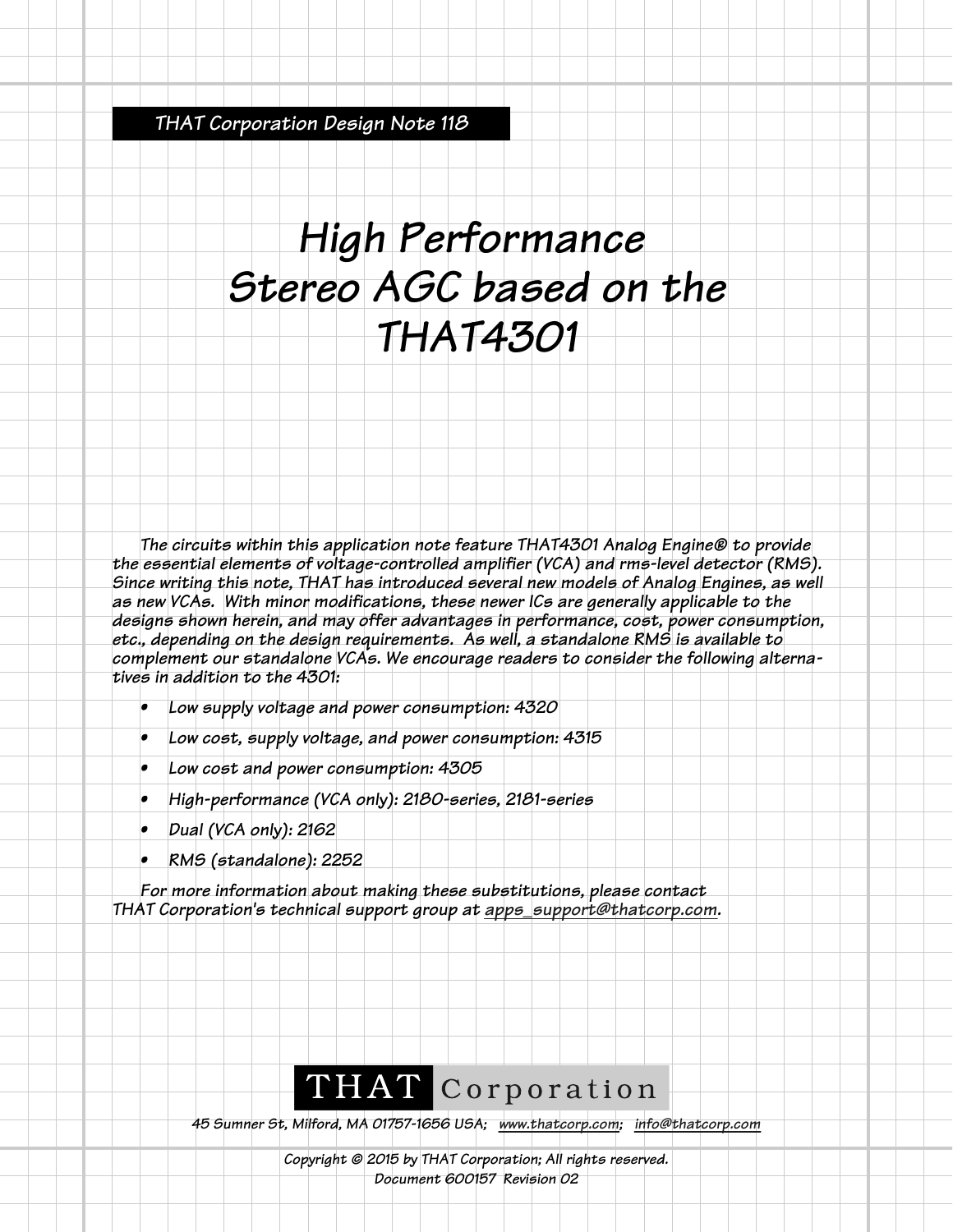*Automatic gain control is widely used throughout the electronics industry in a variety of applications. Amplitude stabilized oscillators are common in instrumentation, and the AGC circuits in every TV help produce clean, appealing pictures.*

*The demands for an audio AGC are somewhat different than those for the more straightforward AGCs previously mentioned. Infinite compression alone is rarely desirable for most systems. This would cause movie sound tracks and many kinds of music to sound unnatural, with sounds that we know should be loud, along with those that we know should sound soft, all at equal volume. This situation might disorient our psycho-acoustic perception of distance in movie soundtracks. In stereo systems, independent control of channel amplitude can cause stereo image shifting that, in addition to causing signals to wander relative to their location in the mix, often result in the mis-tracking of surround encoded material.*

*It is also desirable for an audio AGC to have a limiter that keeps sudden volume spikes from overdriving amplifiers or transmission mediums, or over-modulating a broadcast channel. Conversely, one doesn't want the gain of an AGC to increase dramatically during pauses in the source material, since subsequent material will be too loud. At best, this situation results in music and sound tracks sounding unnatural, and at worst, loud sounds following a pause drive the sound system into limiting.*

*Although it would be difficult to specify an "ideal" audio AGC, since the total of the requirements for each application are often unique, a good, general purpose audio AGC should include:*

- *1. A compressor, compressing at between 2:1 and 8:1, that slowly levels out variations in source material*
- *2. A limiter that serves to protect signal integrity and keep the signal within the systems specified operational boundaries, while allowing the AGC'ed signal sufficient dynamic range to sound natural.*
- *3. A hold feature that keeps the AGC from raising its gain, along with the noise floor, during pauses in source material.*

*The attached schematic shows the complete circuit. The left and right signals are each fed into a VCA and its respective level detector. These detectors are configured for true power summing, to derive a control signal that best represents the audible power of the source material. This signal drives both the soft-knee limiter and the AGC portions of the side-chain. The limiter 's threshold is set to limit signals that are 12 dB in excess of the average level set by the AGC. The AGC derives a signal that compresses the audio level by a 4:1 ratio, but "holds" during pauses in the source material. This signal is summed into the remainder of the side chain which nullifies its effect when the limiter is above threshold. The combined signal, VCTRL-STEREO, drives the Ec- control ports of both VCAs thus implementing the AGC/limiter with hold function.* 

*Listening tests show that this AGC does a good job of slowly leveling out variations in source material, while the hold feature keeps the gain from rising during pauses. The limiter limits, but leaves sufficient dynamic range above the AGC for the source material to sound natural.*

*Copyright © 2015* **Design Note 118**<br> *Design Note 118*<br> *Page 2 of 3* 

*by THAT Corporation*<br>All rights reserved. **2018** 45 Sumner St, Milford, MA 01757 USA; www.thatcorp.com **Page 2 of 3**<br>20. 600157 Rev. 02 *A5 Sumner St, Milford, MA 01757 USA; www.thatcorp.com*